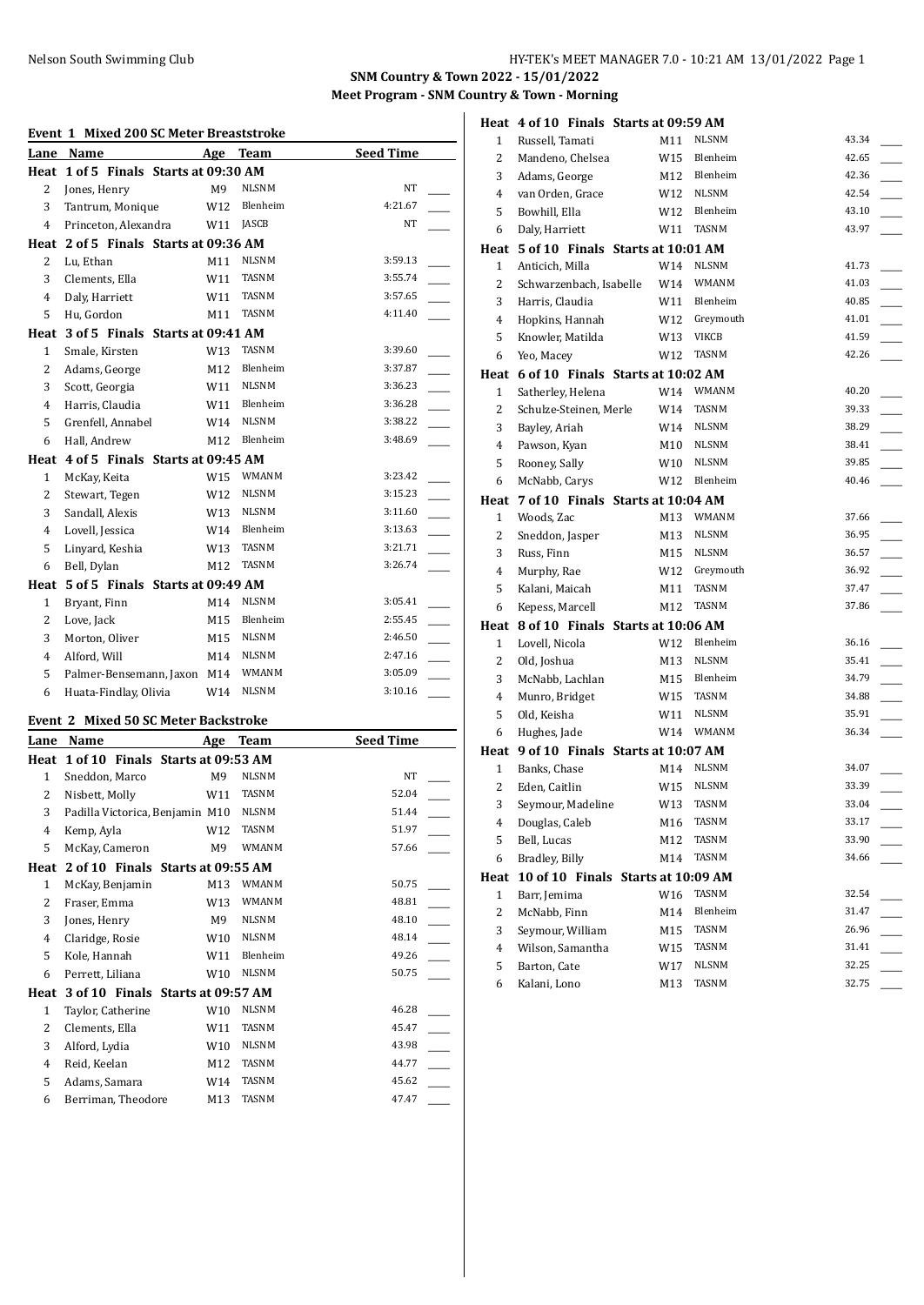**SNM Country & Town 2022 - 15/01/2022 Meet Program - SNM Country & Town - Morning**

| Event 3 Mixed 200 SC Meter Freestyle |                                       |     |              |                  |  |
|--------------------------------------|---------------------------------------|-----|--------------|------------------|--|
| Lane                                 | Name                                  | Age | Team         | <b>Seed Time</b> |  |
|                                      | Heat 1 of 6 Finals Starts at 10:10 AM |     |              |                  |  |
| $\mathbf{1}$                         | Taylor, Charlotte                     | W12 | <b>NLSNM</b> | NT               |  |
| $\overline{2}$                       | Hall, Andrew                          | M12 | Blenheim     | 3:18.85          |  |
| 3                                    | Smale, Kirsten                        | W13 | <b>TASNM</b> | 3:01.62          |  |
| $\overline{4}$                       | Linyard, Nia                          | W11 | <b>TASNM</b> | 3:08.91          |  |
| 5                                    | Taylor, Catherine                     | W10 | <b>NLSNM</b> | 3:27.03          |  |
|                                      | Heat 2 of 6 Finals Starts at 10:15 AM |     |              |                  |  |
| $\mathbf{1}$                         | Woods, Zac                            | M13 | WMANM        | 2:57.84          |  |
| $\overline{2}$                       | Tijsen, Eise                          | M14 | WMANM        | 2:52.33          |  |
| 3                                    | Tremblay, Laura                       | W11 | <b>NLSNM</b> | 2:51.55          |  |
| $\overline{4}$                       | Oliver, Holly                         | W13 | WMANM        | 2:52.07          |  |
| 5                                    | van Orden, Grace                      | W12 | <b>NLSNM</b> | 2:56.66          |  |
| 6                                    | Mandeno, Chelsea                      | W15 | Blenheim     | 2:58.95          |  |
|                                      | Heat 3 of 6 Finals Starts at 10:18 AM |     |              |                  |  |
| $\mathbf{1}$                         | Sneddon, Jasper                       | M13 | <b>NLSNM</b> | 2:43.37          |  |
| $\overline{2}$                       | Watts, Maddie                         | W17 | <b>NLSNM</b> | 2:42.63          |  |
| 3                                    | Edwards, Katie                        | W16 | <b>TASNM</b> | 2:40.98          |  |
| 4                                    | Grenfell, Annabel                     | W14 | <b>NLSNM</b> | 2:42.43          |  |
| 5                                    | Berriman, Saffron                     | W15 | TASNM        | 2:42.95          |  |
| 6                                    | Linyard, Keshia                       | W13 | <b>TASNM</b> | 2:50.09          |  |
|                                      | Heat 4 of 6 Finals Starts at 10:22 AM |     |              |                  |  |
| $\mathbf{1}$                         | Ruane, Keara                          | W13 | <b>TASNM</b> | 2:33.01          |  |
| $\overline{2}$                       | Bell, Lucas                           | M12 | <b>TASNM</b> | 2:30.26          |  |
| 3                                    | Claridge, Lilly                       | W14 | <b>NLSNM</b> | 2:29.77          |  |
| 4                                    | Kepess, Marcell                       | M12 | <b>TASNM</b> | 2:29.82          |  |
| 5                                    | Murphy, Rae                           | W12 | Greymouth    | 2:32.40          |  |
| 6                                    | Pahl, Sophie                          | W14 | <b>TASNM</b> | 2:40.82          |  |
| Heat                                 | 5 of 6 Finals Starts at 10:25 AM      |     |              |                  |  |
| $\mathbf{1}$                         | Stewart, Tegen                        | W12 | <b>NLSNM</b> | 2:27.87          |  |
| $\overline{2}$                       | Tremblay, Corey                       | M14 | <b>NLSNM</b> | 2:21.34          |  |
| 3                                    | McNabb, Finn                          | M14 | Blenheim     | 2:17.70          |  |
| 4                                    | Satherley, Jacob                      | M16 | WMANM        | 2:19.11          |  |
| 5                                    | McNabb, Lachlan                       | M15 | Blenheim     | 2:22.71          |  |
| 6                                    | Banks, Chase                          | M14 | <b>NLSNM</b> | 2:29.29          |  |
|                                      | Heat 6 of 6 Finals Starts at 10:29 AM |     |              |                  |  |
| $\mathbf{1}$                         | Skehan, Max                           | M13 | Blenheim     | 2:14.33          |  |
| $\overline{2}$                       | Marshall, Alexandra                   | W15 | <b>TASNM</b> | 2:11.32          |  |
| 3                                    | Bayley, Oxford                        | M18 | TASNM        | 1:55.31          |  |
| 4                                    | Seymour, William                      | M15 | <b>TASNM</b> | 1:57.65          |  |
| 5                                    | Bugler, Jack                          | M19 | Blenheim     | 2:11.87          |  |
| 6                                    | Hine, Ellinor                         | W16 | <b>NLSNM</b> | 2:17.48          |  |
|                                      | Event 4 Mixed 100 SC Meter IM         |     |              |                  |  |

|   | Lane Name                              | Age | Team         | <b>Seed Time</b> |
|---|----------------------------------------|-----|--------------|------------------|
|   | Heat 1 of 12 Finals Starts at 10:32 AM |     |              |                  |
|   | Padilla Victorica, Benjamin M10        |     | NLSNM        | NΤ               |
| 3 | Nisbett, Molly                         | W11 | TASNM        | NT               |
|   | Lu, Ethan                              | M11 | <b>NLSNM</b> | NΤ               |
|   | Jones, Henry                           | M9  | <b>NLSNM</b> | NΤ               |

|                              | Heat 2 of 12 Finals Starts at 10:34 AM |            |                           |                    |
|------------------------------|----------------------------------------|------------|---------------------------|--------------------|
| 1                            | Kemp, Ayla                             | W12        | TASNM                     | 1:57.47            |
| 2                            | Love, Anna                             | W11        | Blenheim                  | 1:54.91            |
| 3                            | Perrett, Liliana                       | W10        | <b>NLSNM</b>              | 1:53.84            |
| 4                            | Berriman, Theodore                     | M13        | <b>TASNM</b>              | 1:54.12            |
| 5                            | McKay, Benjamin                        | M13        | <b>WMANM</b>              | 1:54.92            |
| 6                            | McKay, Cameron                         | M9         | <b>WMANM</b>              | 2:35.69            |
|                              | Heat 3 of 12 Finals Starts at 10:37 AM |            |                           |                    |
| 1                            | Taylor, Catherine                      | W10        | <b>NLSNM</b>              | 1:52.21            |
| 2                            | Alford, Lydia                          | W10        | <b>NLSNM</b>              | 1:46.11            |
| 3                            | Hall, Andrew                           | M12        | Blenheim                  | 1:40.67            |
| 4                            | Hu, Gordon                             | M11        | TASNM                     | 1:43.15            |
| 5                            | van Orden, Grace                       | W12        | <b>NLSNM</b>              | 1:49.70            |
| 6                            | Claridge, Rosie                        | W10        | <b>NLSNM</b>              | 1:52.89            |
|                              | Heat 4 of 12 Finals Starts at 10:40 AM |            |                           |                    |
| 1                            | Linyard, Nia                           | W11        | TASNM<br><b>TASNM</b>     | 1:39.79            |
| 2                            | Clements, Ella                         | W11        | <b>TASNM</b>              | 1:38.00<br>1:36.98 |
| 3<br>4                       | Reid, Keelan<br>Daly, Harriett         | M12<br>W11 | TASNM                     | 1:37.21            |
| 5                            | Russell, Tamati                        | M11        | <b>NLSNM</b>              | 1:38.15            |
| 6                            | Bowhill, Ella                          | W12        | Blenheim                  | 1:40.01            |
|                              | Heat 5 of 12 Finals Starts at 10:42 AM |            |                           |                    |
| 1                            | Knowler, Matilda                       | W13        | <b>VIKCB</b>              | 1:34.59            |
| 2                            | Adams, Samara                          | W14        | TASNM                     | 1:34.08            |
| 3                            | Taylor, Charlotte                      | W12        | <b>NLSNM</b>              | 1:32.58            |
| 4                            | Anticich, Milla                        | W14        | <b>NLSNM</b>              | 1:33.25            |
| 5                            | Harris, Claudia                        | W11        | Blenheim                  | 1:34.23            |
| 6                            | Scott, Georgia                         | W11        | <b>NLSNM</b>              | 1:36.95            |
|                              |                                        |            |                           |                    |
|                              | Heat 6 of 12 Finals Starts at 10:45 AM |            |                           |                    |
| 1                            | Bradley, Billy                         | M14        | TASNM                     | 1:29.56            |
| 2                            | Bell, Dylan                            | M12        | TASNM                     | 1:29.40            |
| 3                            | Pawson, Kyan                           | M10        | <b>NLSNM</b>              | 1:27.61            |
| 4                            | Satherley, Helena                      | W14        | <b>WMANM</b>              | 1:29.27            |
| 5                            | Schwarzenbach, Isabelle                | W14        | <b>WMANM</b>              | 1:29.45            |
| 6                            | Rooney, Sally                          | W10        | <b>NLSNM</b>              | 1:31.76            |
|                              | Heat 7 of 12 Finals Starts at 10:47 AM |            |                           |                    |
| 1                            | Old, Keisha                            | W11        | <b>NLSNM</b>              | 1:27.34            |
| 2                            | Rooney, Georgia                        | W13        | <b>NLSNM</b>              | 1:26.04            |
| 3                            | Ruane, Keara                           |            | W13 TASNM<br><b>NLSNM</b> | 1:23.86<br>1:25.26 |
| 4<br>5                       | Sandall, Alexis<br>Kalani, Maicah      | W13        | TASNM                     | 1:26.28            |
| 6                            | Yeo, Macey                             | M11<br>W12 | TASNM                     | 1:27.48            |
|                              | Heat 8 of 12 Finals Starts at 10:49 AM |            |                           |                    |
| $\mathbf{1}$                 | Gallant, Caitlyn                       | W15        | Greymouth                 | 1:23.68            |
| 2                            | Bayley, Ariah                          | W14        | <b>NLSNM</b>              | 1:22.85            |
| 3                            | Stewart, Tegen                         | W12        | <b>NLSNM</b>              | 1:21.11            |
| 4                            | Oliver, Amy                            | W15        | WMANM                     | 1:21.29            |
| 5                            | Old, Joshua                            | M13        | NLSNM                     | 1:23.27            |
| 6                            | Murphy, Rae                            | W12        | Greymouth                 | 1:23.72            |
| Heat                         | 9 of 12 Finals Starts at 10:51 AM      |            |                           |                    |
| 1                            | Seymour, Madeline                      | W13        | TASNM                     | 1:20.50            |
| 2                            | Huata-Findlay, Olivia                  | W14        | NLSNM                     | 1:19.40            |
| 3                            | Banks, Chase                           | M14        | <b>NLSNM</b>              | 1:17.30            |
| $\overline{\mathbf{4}}$<br>5 | Goomes, Rosie<br>Kole, Sophie          | W13<br>W14 | NLSNM<br>Blenheim         | 1:17.81<br>1:19.64 |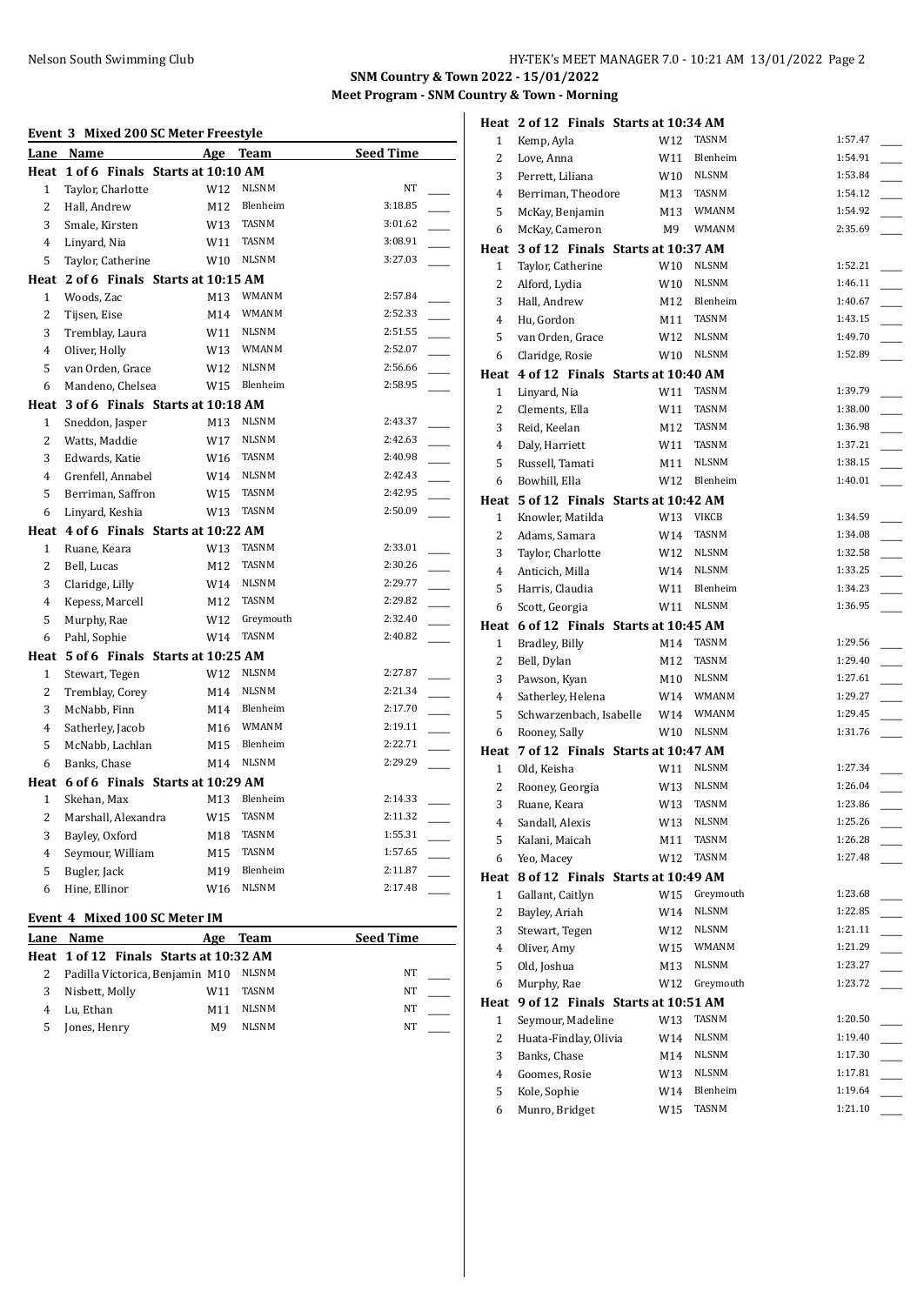# **SNM Country & Town 2022 - 15/01/2022 Meet Program - SNM Country & Town - Morning**

| Heat           | 10 Finals (#4 Mixed 100 SC Meter IM) |                 |              |         |  |
|----------------|--------------------------------------|-----------------|--------------|---------|--|
| $\mathbf{1}$   | Hughes, Jade                         | W14             | <b>WMANM</b> | 1:16.96 |  |
| 2              | Reid, Dylan                          | M14             | <b>WMANM</b> | 1:16.61 |  |
| 3              | Lovell, Jessica                      | W14             | Blenheim     | 1:14.83 |  |
| $\overline{4}$ | Chadderton, Emily                    | W14             | <b>NLSNM</b> | 1:15.37 |  |
| 5              | Tremblay, Corey                      | M14             | <b>NLSNM</b> | 1:16.67 |  |
| 6              | Bryant, Finn                         | M14             | <b>NLSNM</b> | 1:17.23 |  |
| Heat           | 11 of 12 Finals Starts at 10:56 AM   |                 |              |         |  |
| $\mathbf{1}$   | Eden, Caitlin                        | W15             | <b>NLSNM</b> | 1:14.64 |  |
| 2              | Kalani, Lono                         | M13             | <b>TASNM</b> | 1:13.57 |  |
| 3              | Loach, Rebecca                       | W17             | <b>TASNM</b> | 1:10.45 |  |
| $\overline{4}$ | Swan, Brooke                         | W15             | TASNM        | 1:11.99 |  |
| 5              | Marshall, Alexandra                  | W15             | <b>TASNM</b> | 1:13.66 |  |
| 6              | Ketel, Mya                           | W15             | <b>TASNM</b> | 1:14.78 |  |
| Heat           | 12 of 12 Finals Starts at 10:58 AM   |                 |              |         |  |
| $\mathbf{1}$   | Barr, Jemima                         | W <sub>16</sub> | <b>TASNM</b> | 1:10.15 |  |
| 2              | Love, Jack                           | M15             | Blenheim     | 1:08.31 |  |
| 3              | Eden, Connor                         | M17             | <b>NLSNM</b> | 1:05.20 |  |
| $\overline{4}$ | Wilson, Samantha                     | W15             | TASNM        | 1:06.71 |  |
| 5              | Morton, Oliver                       | M15             | <b>NLSNM</b> | 1:09.41 |  |
| 6              | Douglas, Caleb                       | M16             | <b>TASNM</b> | 1:10.32 |  |
|                | Event 5 Mixed 50 SC Meter Butterfly  |                 |              |         |  |

|                | Lane Name                         | Age            | <b>Team</b>  | <b>Seed Time</b> |  |
|----------------|-----------------------------------|----------------|--------------|------------------|--|
| Heat           | 1 of 10 Finals Starts at 11:00 AM |                |              |                  |  |
| $\mathbf{1}$   | McKay, Cameron                    | M <sub>9</sub> | WMANM        | NT               |  |
| 2              | Padilla Victorica, Benjamin M10   |                | <b>NLSNM</b> | <b>NT</b>        |  |
| 3              | Tantrum, Monique                  | W12            | Blenheim     | 1:01.86          |  |
| 4              | McLauchlan, Isobel                | W11            | Blenheim     | NT               |  |
| 5              | Perrett, Liliana                  | W10            | <b>NLSNM</b> | NT               |  |
| 6              | Sneddon, Marco                    | M <sub>9</sub> | <b>NLSNM</b> | NT               |  |
| Heat           | 2 of 10 Finals Starts at 11:01 AM |                |              |                  |  |
| $\mathbf{1}$   | Taylor, Catherine                 | W10            | <b>NLSNM</b> | 54.25            |  |
| $\overline{2}$ | Alford, Lydia                     | W10            | <b>NLSNM</b> | 50.96            |  |
| 3              | Linyard, Nia                      | W11            | <b>TASNM</b> | 47.12            |  |
| 4              | Linyard, Keshia                   | W13            | <b>TASNM</b> | 48.15            |  |
| 5              | Kole, Hannah                      | W11            | Blenheim     | 52.27            |  |
| 6              | McKay, Benjamin                   | M13            | WMANM        | 55.06            |  |
| Heat           | 3 of 10 Finals Starts at 11:03 AM |                |              |                  |  |
| $\mathbf{1}$   | Claridge, Lilly                   | W14            | <b>NLSNM</b> | 44.10            |  |
| 2              | McKay, Keita                      | W15            | <b>WMANM</b> | 43.07            |  |
| 3              | Fraser, Emma                      | W13            | <b>WMANM</b> | 41.93            |  |
| 4              | Russell, Tamati                   | M11            | <b>NLSNM</b> | 42.86            |  |
| 5              | Knowler, Matilda                  | W13            | <b>VIKCB</b> | 43.50            |  |
| 6              | Clements, Ella                    | W11            | <b>TASNM</b> | 46.33            |  |
| Heat           | 4 of 10 Finals Starts at 11:05 AM |                |              |                  |  |
| $\mathbf{1}$   | Tijsen, Eise                      | M14            | <b>WMANM</b> | 41.31            |  |
| $\overline{2}$ | Sneddon, Jasper                   | M13            | <b>NLSNM</b> | 40.50            |  |
| 3              | Kalani, Maicah                    | M11            | <b>TASNM</b> | 40.13            |  |
| 4              | Reid, Keelan                      | M12            | <b>TASNM</b> | 40.47            |  |
| 5              | Anticich, Milla                   | W14            | <b>NLSNM</b> | 40.56            |  |
| 6              | Pahl, Sophie                      | W14            | <b>TASNM</b> | 41.32            |  |

|                | Heat 5 of 10 Finals Starts at 11:06 AM  |     |              |       |
|----------------|-----------------------------------------|-----|--------------|-------|
| 1              | van Orden, Grace                        | W12 | <b>NLSNM</b> | 39.28 |
| $\overline{c}$ | Yeo, Macey                              | W12 | <b>TASNM</b> | 38.25 |
| 3              | Gallant, Caitlyn                        | W15 | Greymouth    | 36.66 |
| 4              | Kepess, Marcell                         | M12 | <b>TASNM</b> | 38.02 |
| 5              | Pawson, Kyan                            | M10 | <b>NLSNM</b> | 38.34 |
| 6              | Rooney, Sally                           | W10 | <b>NLSNM</b> | 39.90 |
|                | Heat 6 of 10 Finals Starts at 11:07 AM  |     |              |       |
| 1              | Schulze-Steinen, Merle                  | W14 | TASNM        | 36.49 |
| 2              | Bradley, Billy                          | M14 | <b>TASNM</b> | 36.25 |
| 3              | McKay, Hollie                           | W16 | <b>WMANM</b> | 36.09 |
| $\overline{4}$ | McNabb, Carys                           | W12 | Blenheim     | 36.17 |
| 5              | Edwards, Katie                          | W16 | <b>TASNM</b> | 36.38 |
| 6              | Rooney, Georgia                         | W13 | <b>NLSNM</b> | 36.50 |
| Heat           | 7 of 10 Finals Starts at 11:09 AM       |     |              |       |
| 1              | Bell, Lucas                             | M12 | <b>TASNM</b> | 34.69 |
| $\overline{c}$ | Stewart, Tegen                          | W12 | <b>NLSNM</b> | 34.17 |
| 3              | Kole, Sophie                            | W14 | Blenheim     | 33.68 |
| $\overline{4}$ | Oliver, Amy                             | W15 | <b>WMANM</b> | 33.94 |
| 5              | Palmer-Bensemann, Jaxon M14             |     | <b>WMANM</b> | 34.64 |
| 6              | Munro, Bridget                          | W15 | <b>TASNM</b> | 35.03 |
|                | Heat 8 of 10 Finals Starts at 11:10 AM  |     |              |       |
| $\mathbf{1}$   | Hine, Ellinor                           | W16 | <b>NLSNM</b> | 32.42 |
| 2              | Hughes, Jade                            | W14 | WMANM        | 32.04 |
| 3              | Seymour, Madeline                       | W13 | <b>TASNM</b> | 31.76 |
|                |                                         |     |              |       |
| $\overline{4}$ | Russ, Finn                              | M15 | <b>NLSNM</b> | 32.01 |
| 5              | Reid, Dylan                             | M14 | <b>WMANM</b> | 32.22 |
| 6              | McNabb, Lachlan                         | M15 | Blenheim     | 33.40 |
|                | Heat 9 of 10 Finals Starts at 11:11 AM  |     |              |       |
| $\mathbf{1}$   | Gallagher, Jessica                      | W15 | <b>NLSNM</b> | 31.70 |
| 2              | Skehan, Max                             | M13 | Blenheim     | 31.14 |
| 3              | Barr, Jemima                            | W16 | <b>TASNM</b> | 29.74 |
| 4              | Love, Jack                              | M15 | Blenheim     | 29.75 |
| 5              | Loach, Rebecca                          | W17 | TASNM        | 31.16 |
| 6              | Satherley, Jacob                        | M16 | WMANM        | 31.75 |
|                | Heat 10 of 10 Finals Starts at 11:13 AM |     |              |       |
| $\mathbf{1}$   | Morton, Oliver                          | M15 | <b>NLSNM</b> | 29.36 |
| 2              | Douglas, Caleb                          | M16 | TASNM        | 28.43 |
| 3              | Seymour, William                        | M15 | <b>TASNM</b> | 27.25 |
| 4              | Bayley, Oxford                          | M18 | <b>TASNM</b> | 28.02 |
| 5              | Wilson, Samantha                        | W15 | <b>TASNM</b> | 29.32 |
| 6              | Swan, Brooke                            | W15 | <b>TASNM</b> | 29.49 |

#### **Event 6 Mixed 100 SC Meter Breaststroke**

| EVEILE O MIXEU TUU SC MELEI DI EASISLIURE |                                        |                 |              |                  |
|-------------------------------------------|----------------------------------------|-----------------|--------------|------------------|
| Lane                                      | Name                                   | Age             | <b>Team</b>  | <b>Seed Time</b> |
|                                           | Heat 1 of 10 Finals Starts at 11:14 AM |                 |              |                  |
| 2                                         | Padilla Victorica, Benjamin M10        |                 | <b>NLSNM</b> | NT               |
| 3                                         | Woods, Zac                             | M <sub>13</sub> | <b>WMANM</b> | NT               |
| 4                                         | Kemp, Ayla                             | W12             | <b>TASNM</b> | NT               |
|                                           | Heat 2 of 10 Finals Starts at 11:16 AM |                 |              |                  |
| 1                                         | McLauchlan, Isobel                     | W11             | Blenheim     | 2:07.58          |
| 2                                         | Love, Anna                             | W11             | Blenheim     | 2:00.85          |
| 3                                         | Hopkins, Hannah                        | W12             | Greymouth    | 1:58.50          |
| $\overline{4}$                            | Kole, Hannah                           | W11             | Blenheim     | 2:00.16          |
| 5                                         | Nisbett, Molly                         | W11             | <b>TASNM</b> | 2:03.36          |
| 6                                         | Berriman. Theodore                     | M13             | <b>TASNM</b> | 2:21.44          |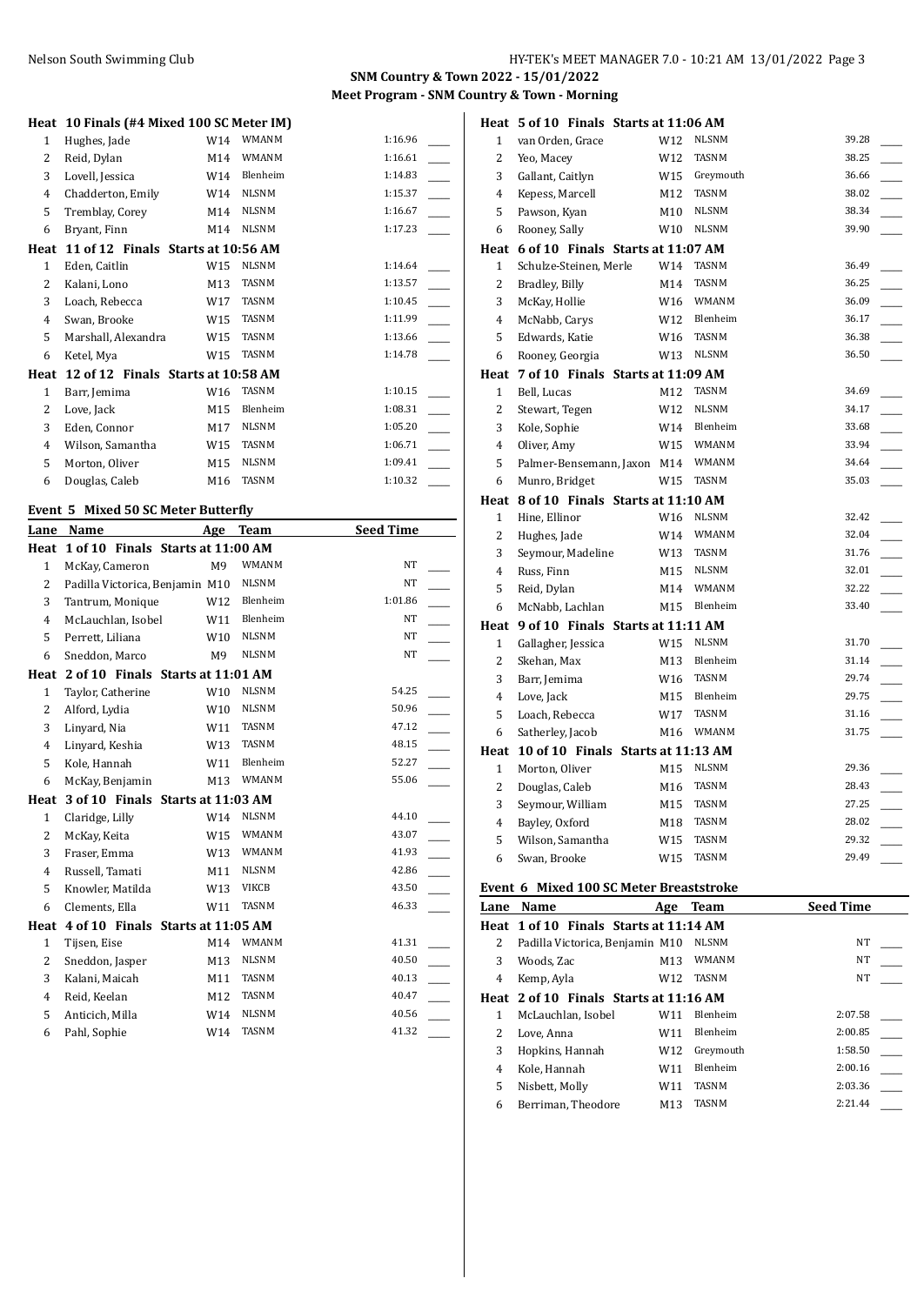#### **SNM Country & Town 2022 - 15/01/2022 Meet Program - SNM Country & Town - Morning**

|                | Heat 3 Finals (#6 Mixed 100 SC Meter Breaststroke) |            |                           |                    |
|----------------|----------------------------------------------------|------------|---------------------------|--------------------|
| 1              | Perrett, Liliana                                   | W10        | <b>NLSNM</b>              | 1:55.28            |
| 2              | Jones, Henry                                       | M9         | <b>NLSNM</b>              | 1:54.27            |
| 3              | Alford, Lydia                                      | W10        | NLSNM                     | 1:52.47            |
| $\overline{4}$ | Hu, Gordon                                         | M11        | <b>TASNM</b>              | 1:52.81            |
| 5              | Claridge, Rosie                                    | W10        | NLSNM                     | 1:54.30            |
| 6              | Tantrum, Monique                                   | W12        | Blenheim                  | 1:56.19            |
|                | Heat 4 of 10 Finals Starts at 11:22 AM             |            |                           |                    |
| $\mathbf{1}$   | Hall, Andrew                                       | M12        | Blenheim                  | 1:48.63            |
| 2              | Lu, Ethan                                          | M11        | <b>NLSNM</b>              | 1:48.16            |
| 3              | Tijsen, Eise                                       | M14        | WMANM                     | 1:47.78            |
| 4              | Tremblay, Laura                                    | W11        | NLSNM                     | 1:48.10            |
| 5              | Clements, Ella                                     | W11        | <b>TASNM</b>              | 1:48.38            |
| 6              | Fraser, Emma                                       | W13        | <b>WMANM</b>              | 1:50.02            |
|                | Heat 5 of 10 Finals Starts at 11:25 AM             |            |                           |                    |
| 1              | Daly, Harriett                                     | W11        | TASNM                     | 1:46.29            |
| 2              | Adams, George                                      | M12        | Blenheim                  | 1:44.93            |
| 3              | Smale, Kirsten                                     | W13        | TASNM                     | 1:42.92            |
| 4              | Pawson, Kyan                                       | M10        | <b>NLSNM</b>              | 1:44.91            |
| 5              | Oliver, Holly                                      | W13        | WMANM                     | 1:46.23            |
| 6              | Bradley, Billy                                     | M14        | TASNM                     | 1:47.61            |
|                | Heat 6 of 10 Finals Starts at 11:27 AM             |            |                           |                    |
| $\mathbf{1}$   | Yeo, Macey                                         | W12        | TASNM                     | 1:41.76            |
| 2              | Rooney, Sally                                      | W10        | NLSNM                     | 1:40.87            |
| 3              | Satherley, Helena                                  | W14        | WMANM                     | 1:39.64            |
| 4              | Adams, Samara                                      | W14        | TASNM                     | 1:40.85            |
| 5              | Scott, Georgia                                     | W11        | <b>NLSNM</b>              | 1:41.28            |
| 6              | Schwarzenbach, Isabelle                            | W14        | <b>WMANM</b>              | 1:42.53            |
|                |                                                    |            |                           |                    |
|                |                                                    |            |                           |                    |
| Heat           | 7 of 10 Finals Starts at 11:30 AM                  |            | <b>NLSNM</b>              |                    |
| $\mathbf{1}$   | Grenfell, Annabel                                  | W14        |                           | 1:38.13<br>1:37.17 |
| 2              | Schulze-Steinen, Merle                             | W14        | TASNM                     | 1:34.96            |
| 3              | Bayley, Ariah                                      | W14        | NLSNM<br>TASNM            | 1:35.37            |
| 4              | Ruane, Keara                                       | W13        | <b>NLSNM</b>              | 1:37.49            |
| 5              | Claridge, Lilly                                    | W14        |                           |                    |
| 6              | Kalani, Maicah                                     | M11        | TASNM                     | 1:38.90            |
|                | Heat 8 of 10 Finals Starts at 11:32 AM             |            | <b>NLSNM</b>              | 1:34.19            |
| $\mathbf{1}$   | Chadderton, Emily                                  | W14        | WMANM                     |                    |
| $\overline{2}$ | McKay, Keita                                       | W15        |                           | 1:31.04            |
| 3              | Sandall, Alexis                                    |            | W13 NLSNM<br><b>NLSNM</b> | 1:29.82            |
| 4              | Eden, Caitlin                                      | W15        |                           | 1:30.10            |
| 5              | McNabb, Lachlan                                    | M15        | Blenheim<br><b>TASNM</b>  | 1:33.15            |
| 6              | Bell, Dylan                                        | M12        |                           | 1:34.87            |
| Heat           | 9 of 10 Finals Starts at 11:35 AM                  |            |                           |                    |
| 1              | Bryant, Finn                                       | M14        | <b>NLSNM</b>              | 1:27.57            |
| 2              | Huata-Findlay, Olivia                              | W14        | <b>NLSNM</b>              | 1:26.37            |
| 3              | Satherley, Jacob                                   | M16        | WMANM                     | 1:18.22            |
| $\overline{4}$ | Bugler, Jack                                       | M19        | Blenheim                  | 1:25.84            |
| 5              | Palmer-Bensemann, Jaxon M14                        |            | WMANM                     | 1:27.32            |
| 6              | Lovell, Jessica                                    | W14        | Blenheim                  | 1:29.74            |
| Heat           | 10 of 10 Finals Starts at 11:37 AM                 |            |                           |                    |
| 1              | Barton, Cate                                       | W17        | NLSNM                     | 1:16.29            |
| 2              | Alford, Will                                       | M14        | NLSNM                     | 1:16.10            |
| 3              | Eden, Connor                                       | M17        | NLSNM                     | 1:09.00            |
| 4              | Morton, Oliver                                     | M15        | NLSNM                     | 1:11.93            |
| 5<br>6         | Hall, Lilly<br>Ketel, Mya                          | W15<br>W15 | NLSNM<br>TASNM            | 1:16.16<br>1:17.99 |

|              | <b>Event 7 Mixed 200 SC Meter Backstroke</b> |                 |              |                  |
|--------------|----------------------------------------------|-----------------|--------------|------------------|
| Lane         | Name                                         | Age             | <b>Team</b>  | <b>Seed Time</b> |
| Heat         | 1 of 3 Finals Starts at 11:39 AM             |                 |              |                  |
| $\mathbf{1}$ | Taylor, Charlotte                            | W12             | <b>NLSNM</b> | 3:19.02          |
| 2            | McKay, Keita                                 | W15             | <b>WMANM</b> | 3:11.80          |
| 3            | Pahl, Sophie                                 | W14             | <b>TASNM</b> | 3:08.16          |
| 4            | McNabb, Carys                                | W12             | Blenheim     | 3:11.31          |
| 5            | Berriman, Saffron                            | W15             | <b>TASNM</b> | 3:12.36          |
| 6            | Princeton, Alexandra                         | W11             | <b>JASCB</b> | <b>NT</b>        |
| Heat         | 2 of 3 Finals Starts at 11:43 AM             |                 |              |                  |
| $\mathbf{1}$ | Edwards, Katie                               | W <sub>16</sub> | <b>TASNM</b> | 2:58.03          |
| 2            | Kepess, Marcell                              | M12             | <b>TASNM</b> | 2:52.95          |
| 3            | Lovell, Nicola                               | W <sub>12</sub> | Blenheim     | 2:48.32          |
| 4            | Hughes, Jade                                 | W14             | <b>WMANM</b> | 2:50.67          |
| 5            | Tremblay, Corey                              | M14             | <b>NLSNM</b> | 2:55.76          |
| 6            | Harris, Claudia                              | W11             | Blenheim     | 3:05.66          |
| Heat         | 3 of 3 Finals Starts at 11:47 AM             |                 |              |                  |
| $\mathbf{1}$ | Seymour, Madeline                            | W13             | <b>TASNM</b> | 2:42.23          |
| 2            | Kalani, Lono                                 | M13             | <b>TASNM</b> | 2:32.58          |
| 3            | McNabb, Finn                                 | M14             | Blenheim     | 2:28.32          |
| 4            | Marshall, Alexandra                          | W15             | <b>TASNM</b> | 2:30.61          |
| 5            | Bell, Lucas                                  | M12             | <b>TASNM</b> | 2:39.88          |
| 6            | Goomes, Rosie                                | W13             | <b>NLSNM</b> | 2:46.97          |

### **Event 8 Mixed 10 & Under 200 SC Meter Medley Relay**

|   | Lane Team                             | Relay | <b>Seed Time</b>                   |
|---|---------------------------------------|-------|------------------------------------|
|   | Heat 1 of 1 Finals Starts at 11:51 AM |       |                                    |
|   | <b>NLSNM</b>                          | A     | 2:45.72                            |
|   | 1) Rooney, Sally W10                  |       | 2) Perrett, Liliana W10            |
|   | 3) Pawson, Kyan M10                   |       | 4) Alford, Lydia W10               |
| 4 | <b>NLSNM</b>                          | B     | NT                                 |
|   | 1) Claridge, Rosie W10                |       | 2) Jones, Henry M9                 |
|   | 3) Taylor, Catherine W10              |       | 4) Padilla Victorica, Benjamin M10 |

### **Event 9 Mixed 11-12 200 SC Meter Medley Relay**

| Lane           | <b>Team</b>                           | Relay | <b>Seed Time</b>        |  |
|----------------|---------------------------------------|-------|-------------------------|--|
|                | Heat 1 of 1 Finals Starts at 11:55 AM |       |                         |  |
| 1              | <b>NLSNM</b>                          | B     | 2:53.91                 |  |
|                | 1) Tremblay, Laura W11                |       | 2) Lu, Ethan M11        |  |
|                | 3) Russell, Tamati M11                |       | 4) Scott, Georgia W11   |  |
| $\overline{2}$ | <b>Blenheim</b>                       | A     | 2:34.81                 |  |
|                | 1) Lovell, Nicola W12                 |       | 2) Adams, George M12    |  |
|                | 3) McNabb, Carys W12                  |       | 4) Harris, Claudia W11  |  |
| 3              | <b>TASNM</b>                          | A     | 2:29.12                 |  |
|                | 1) Bell, Lucas M12                    |       | 2) Bell, Dylan M12      |  |
|                | 3) Kepess, Marcell M12                |       | 4) Yeo, Macey W12       |  |
| 4              | <b>NLSNM</b>                          | A     | 2:30.36                 |  |
|                | 1) Old, Keisha W11                    |       | 2) Stewart, Tegen W12   |  |
|                | 3) Taylor, Charlotte W12              |       | 4) van Orden, Grace W12 |  |
| 5              | <b>TASNM</b>                          | B     | 2:45.17                 |  |
|                | 1) Kalani, Maicah M11                 |       | 2) Daly, Harriett W11   |  |
|                | 3) Reid, Keelan M12                   |       | 4) Hu, Gordon M11       |  |
| 6              | Blenheim                              | B     | 3:06.06                 |  |
|                | 1) Tantrum, Monique W12               |       | 2) Love, Anna W11       |  |
|                | 3) Bowhill, Ella W12                  |       | 4) Kole, Hannah W11     |  |